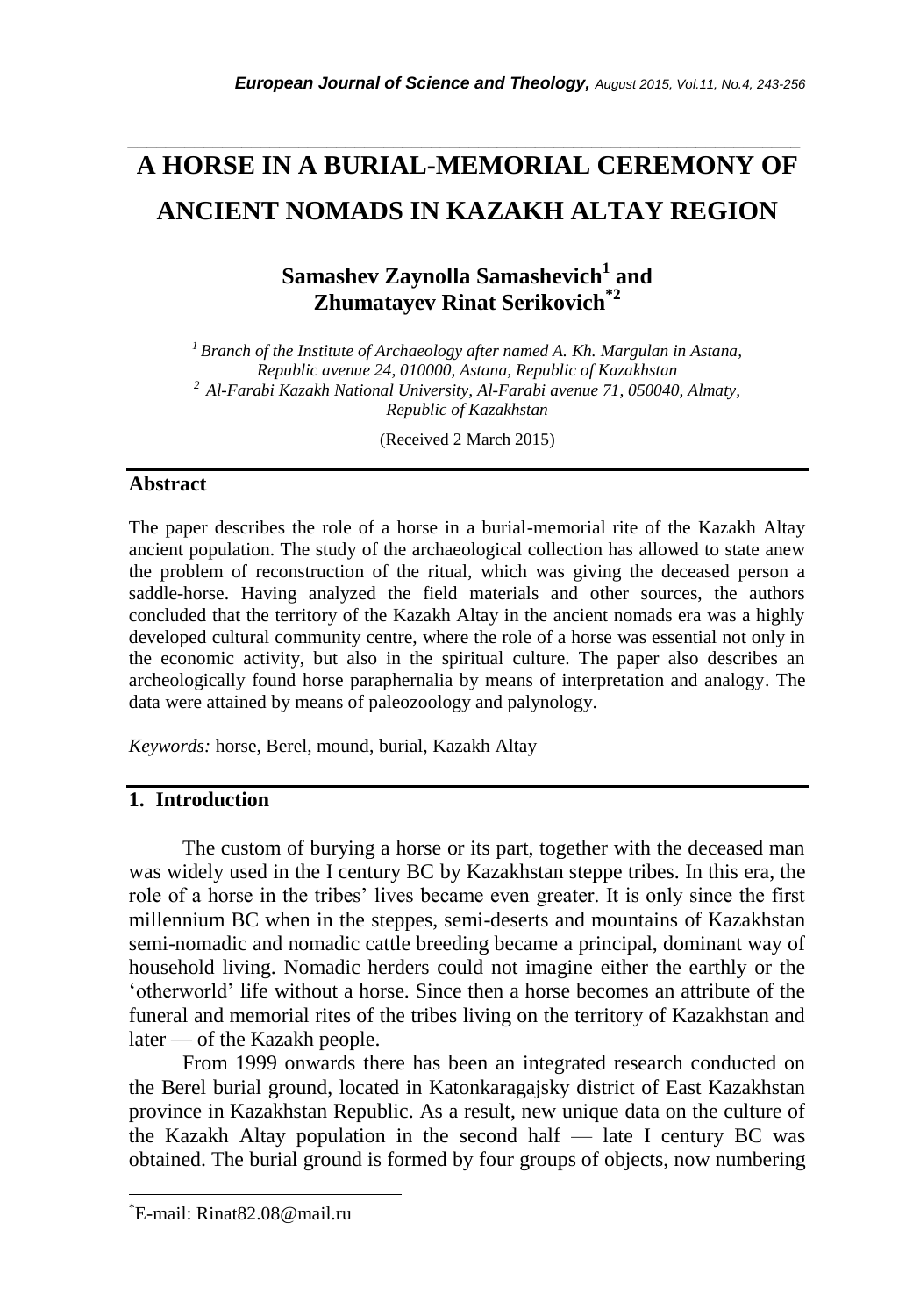more than 70 mounds with stone mounds of various sizes. Most of the mounds belong to ancient nomads' epoch. There are also funerary constructions of the early Turks.

For over 15 years, we have investigated more than 20 burial mounds from the era of the early Iron Age. The results of the study have given the scientists the unique pieces of ancient masters, demonstrating high technological level of materials processing and creation of artificial permafrost, knowledge in the field of Medicine and Biology. They have marked new directions and trends of the international scientific integration and an integrated approach in the development of acute problems of cultural-historical processes of the ancient times.

Due to the fact that the artificial permafrost conditions were created in the burial chamber, now we have preserved objects that accompanied the burials of nobles in Berel Kurgan: clothes, horse harness and decoration made of wood, saddles and fabric, wooden dishes, things made of leather and felt. To date, Berel is the only monument on Kazakhstan territory, which preserved organic treasures. Especially valuable for us are the remains of 13 riding, saddle horses in ammunition, found in Kurgan #11. They accompanied the deceased person to a different world. Not only horses' decorations were preserved, but also their skin, which allowed to determine the horses' colour; as well as the internal organs and the contents of the stomach. Based on their genetics analyses, veterinarians, paleozoologists and scientists of other specialties have revealed many facts of ancient Berel tribes' life, some of which are represented in our article.

The main goal of our article is defining the role of a horse and studying the horse's main system of decoration as a specific 'visual text' left from the times of ancient nomads of Kazakhstan Altay.

## **2. Description of the horses buried in burial mounds**

To identify a number of trends that can help to understand many aspects of a horse's role in ancient Berel tribes, we shall consider the data obtained during the research of burial-memorial complexes. Starting from the year 1999 up to the present we have excavated 20 tombs and found more than 80 remains of horses. According to the quantity and composition of horses' harness, mounds with burials can be divided into several groups. The first group includes the mounds containing 8 or more horses, the so-called 'Royal' burial. These are Mounds  $# 10$ , 11, 16 and Big Berel Kurgan excavated in the  $19<sup>th</sup>$  century. The first horse in the funeral rite of the early nomads on the territory of the Kazakh Altay was recorded in the Berel cemetery in the second half of the  $19<sup>th</sup>$  century exactly in this mound. Barrow #1, which is located on the edge of a triangular river terrace-platform, is the largest object in the burial ground. V.V. Radlov excavated it in 1865. The 'king', buried under a large mound, was accompanied, according to the reports, by 17 horses. The northern wall of the burial chamber was hiding sixteen animals laid in four rows (four horses in each row). One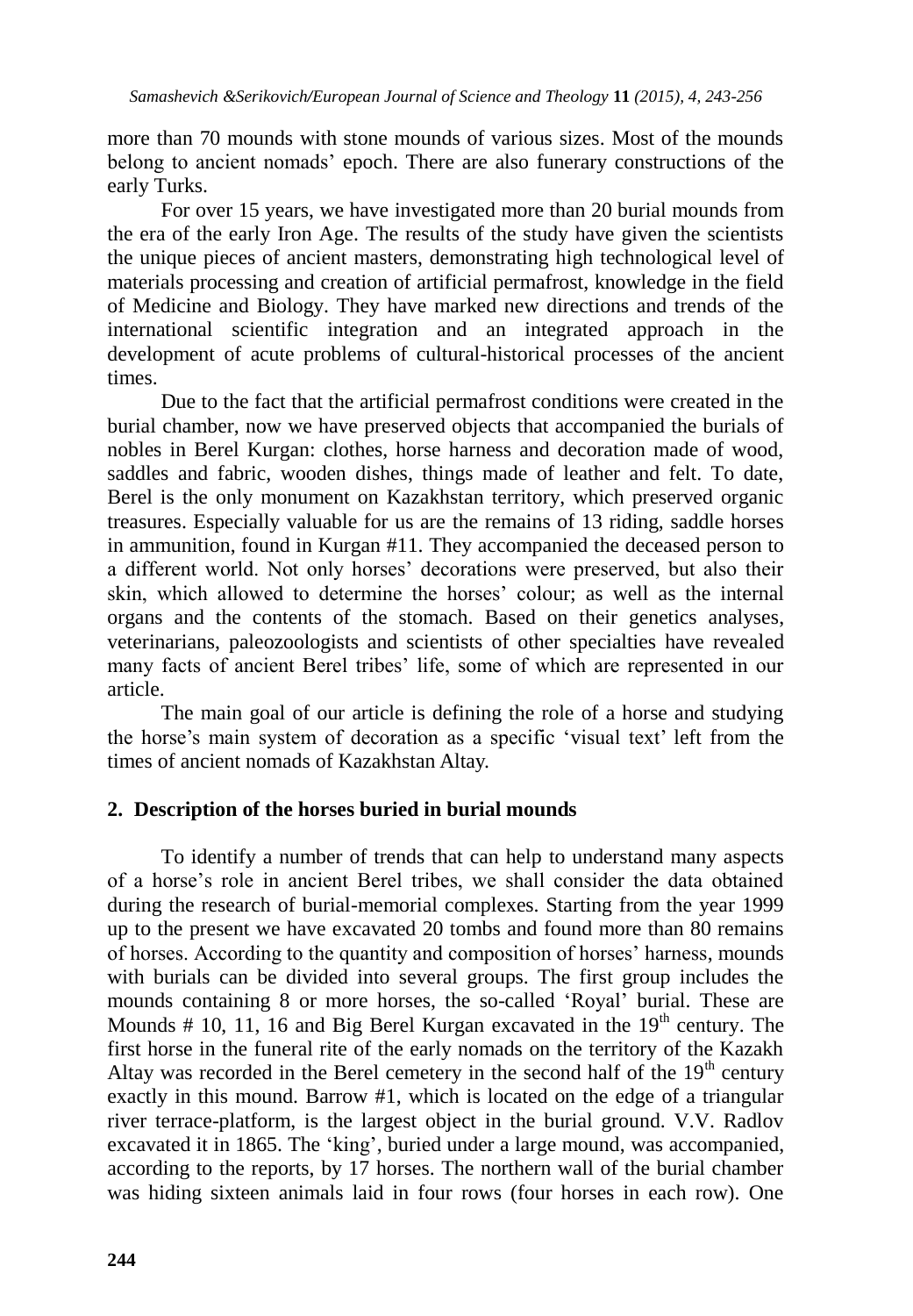horse was buried inside the chamber, near the deck [1]. The horses were saddled and equipped. It was noted that the horses, lying on the eastern side, had a more complicated decoration. Some of those findings are preserved and stored in the Museum of Russian History, but the information about the horses' bone remains of the is missing.



**Figure 1.** Barrow # 11, 13 stallions of light suit, co-buried with the King (reconstruction)



**Figure 2.** Barrow #10, the chamber and its compartment with 10 horses.

Kurgan #11, where one of the 'Kings' of the nomadic state foundation and a female character were buried, thirteen horses' remains were found. The animals were stacked in two tiers: in the lower tier seven horses were located, in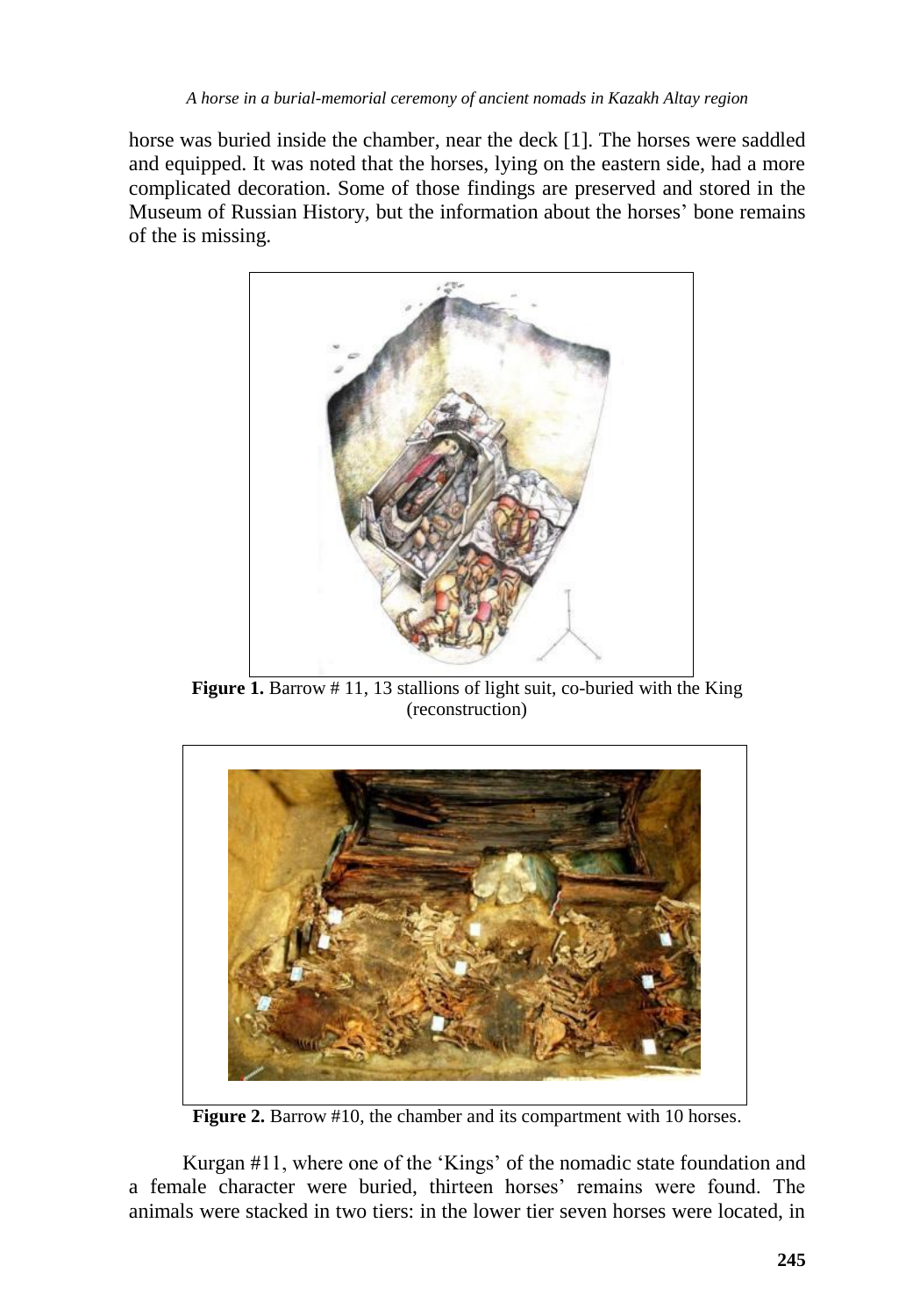the upper — six. They were lying on their abdomen and on their side with the bent legs, heads oriented to the North-North-East (Figure 1). It is noteworthy that the long lines with horses are clearly separated from each other by several alternating layers of birch bark and Kurile tea. The horses were saddled and equipped. The heads of some of them were decorated with masks, topped by wooden models of mountain goat horns. The two-level location of the horses, co-buried with people in Barrow #11, is interesting both from the perspective of ritual and pragmatic point of view. Some time ago the specialists expressed their opinion about the man and the woman being buried at a different time in the deck-sarcophagus, hollowed from a single barrel of a 250-260-year-old larch, diameter 90-95 cm, length 350 cm [2]. The deck was clearly intended only for one person. On this basis, it might be assumed, that the second tier of six horses was connected with the woman's later burial. It is possible that the odd and even number of the horses in the tiers can also be associated with the male and female symbols of numeric order. Of course, other principles of deciphering the meaning of such a burial are not excluded.

The signs a two-tier burial of eight horses was observed in Barrow #16. In the centre of the mound there was a grave pit sized  $3.5 \times 5.5$  m and depth of 5 m. The pair burial of a man and a woman was found there. The burial was done in a wooden construction. This construction and the two tier burial of horses were separated by a wall built of large stone blocks. How rich a parade horse decorations could be, is demonstrated by the fact that while robbering, the heads of all eight horses were taken away and left in the robbers' pass.

In another 'royal' barrow (#10), situated nearby, horses were lying in three rows on their abdomen with the legs bent, head to the North-East (Figure 2). They had been saddled and equipped. The first horse's head was bent behind the northern angle of the frame and covered with a mask, topped with a wooden model of mountain goat horns — symbolizing the divine inhabitants of the Altai Mountains heavenly peaks in a ternary vertical classification of the Universe in the myth-poetical mind.

The second group of burial mounds (# 9, 75, 30 and 41) with the burial of horses, includes the burial of the middle social class representatives. The first two discovered five specimens, and the remaining two — four horses. The barrow burial chamber #9 was a rectangular pit 3.5 m deep with the remains of the blockhouse and its wooden ceiling made of logs. Several layers of stones and slabs blocked the north-western half of the pit with the burial of horses. In the animals' feet there was a vertically installed stele. The burial of five horses was partially covered by pieces of birch bark. In the burial pit, mound # 75, the North wall of the blockhouse with a deck hid five horses lying in two rows, heads oriented to the North-East (Figure 3). In the front row there were two horses and three in the second. They all were equipped and saddled. In addition to iron parts, there were piercing parts, spring-loaded bone buckles, fragments of gold foil, etc.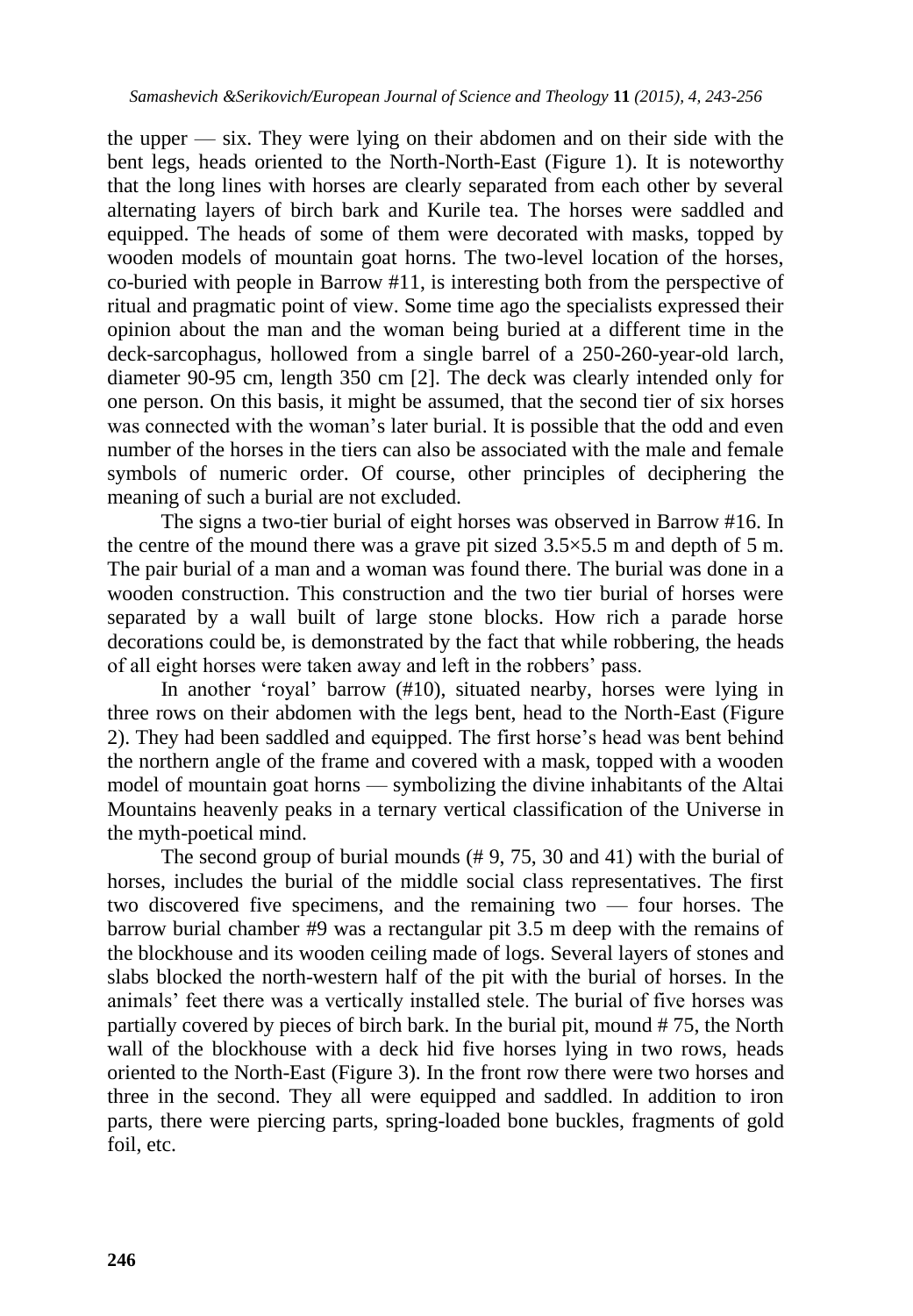*A horse in a burial-memorial ceremony of ancient nomads in Kazakh Altay region*



**Figure 3.** Barrow # 75, remains of the blockhouse with a deck at the bottom of the grave pit and five buried horses.



**Figure 4.** Barrow # 71, burial of two horses and human remains.

The third group of burial mounds is conditionally denoted as a dumping of ordinary society members. These contained from one to three horses (mounds # 4, 41, 8, 71, 31, 34, 15, 36, 72, 74, 32, 40, 42). In the burial pit of two barrows (#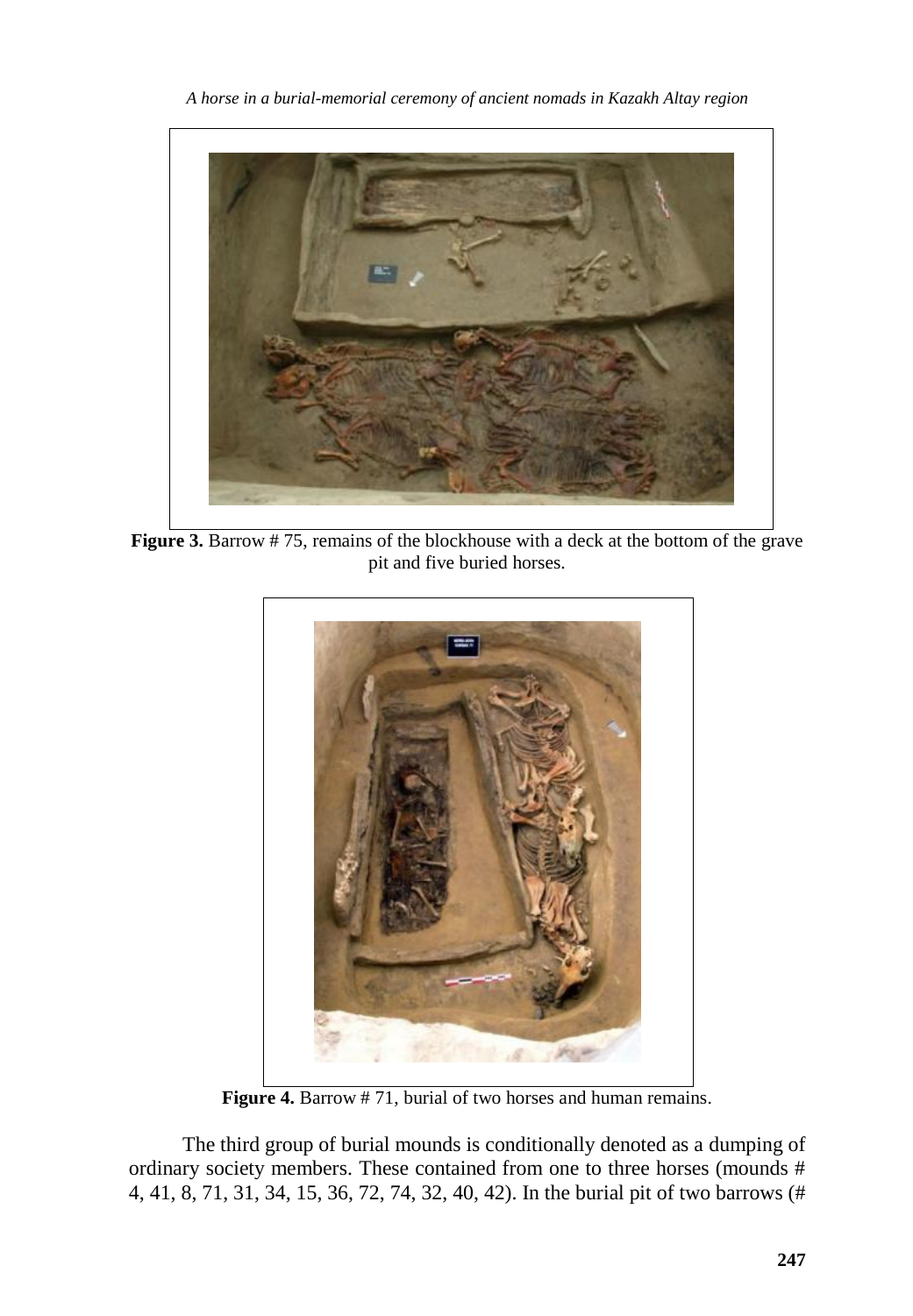4, 41) there were three horses discovered in each. Horses in Barrow #4 were lying along the wall of the grave pit. One of them had a mask on the face with horns of mountain goats and another had preserved horse stable elements of truck suspensions in the form of fish, which also allows to associate it with the idea of transformation or, more likely, the magical transfer of idiomorphic properties to the horse (and the person) which would let them overcome water obstacles while travelling to another world. Barrow #41 is 7 m northwest from Mound #40. Along the north-western wall of the grave pit in a narrow space 0.45-0.6 m wide there was a burying of three horses lying on their left side with their legs under the abdomen one after another in the same row.

In the burial mounds  $# 8, 71, 31, 34.15$  two horses were buried. Mound  $#8$ at 3.06 m depth, in front of the chamber there were two horses, but they appeared to be in a strongly damaged condition. On the bottom of grave pit #71 there was a burial mound of a man in a frame of poles, covered with four boards. Along the north-western wall of the grave pit two horses were buried. They were lying next to each other in the same row with their legs preloaded under the abdomen (Figure 4).

The person buried in Mound # 31 was accompanied by two horses, lying next to each other, along the western wall of the grave pit, heads to the east. The horses were separated with a large stone of oblong shape (Figure 5). At the bottom of the grave pit in Mound #15, along its northern wall the skeletons of two horses were lying their heads oriented to the east. Horse corpses were leaning against the wall of the grave pit. The horses' skulls, cervical vertebrae and the back had many pieces of silver foil, in which the wooden jewellery of the horse equipment were apparently wrapped.

In the rest of the barrels of this group one horse accompanying the deceased per mound were found. If describing the funeral rites including the horse, Mound #36 is quite interesting. Here, especially for a horse, a stone building was erected that was located between the north wall of the main grave pit and the burial chamber, designed for humans. The construction for the horse is also a kind of box, marked on the key areas with vertical stones and blocks, which are dug in and strengthened hard. Its bottom, covered with flat slabs, was at the level of the transverse overlapping blocks of the above cameras for the deceased man. The horse's body was squeezed into a narrow space, according to the general principle — it was put on the bent legs, as in most of the mounds of the time. The horse's head and neck oriented to the east were elevated in comparison with body position and rested on a stone base (Figure 6). Then the horse compartment was immured with the medium size stones and slabs. That's why probably, the burglars who broke into the burial chamber with crib and deck, and destroyed it completely, did not notice the richly decorated horse immured behind the northern wall. This horse's parade-funerary equipment is made of deer antlers. It is a unique work of ancient Berel inhabitants' art and today it is the richest collection of artefacts made of Scythian and Sarmatian time horns in Eurasia.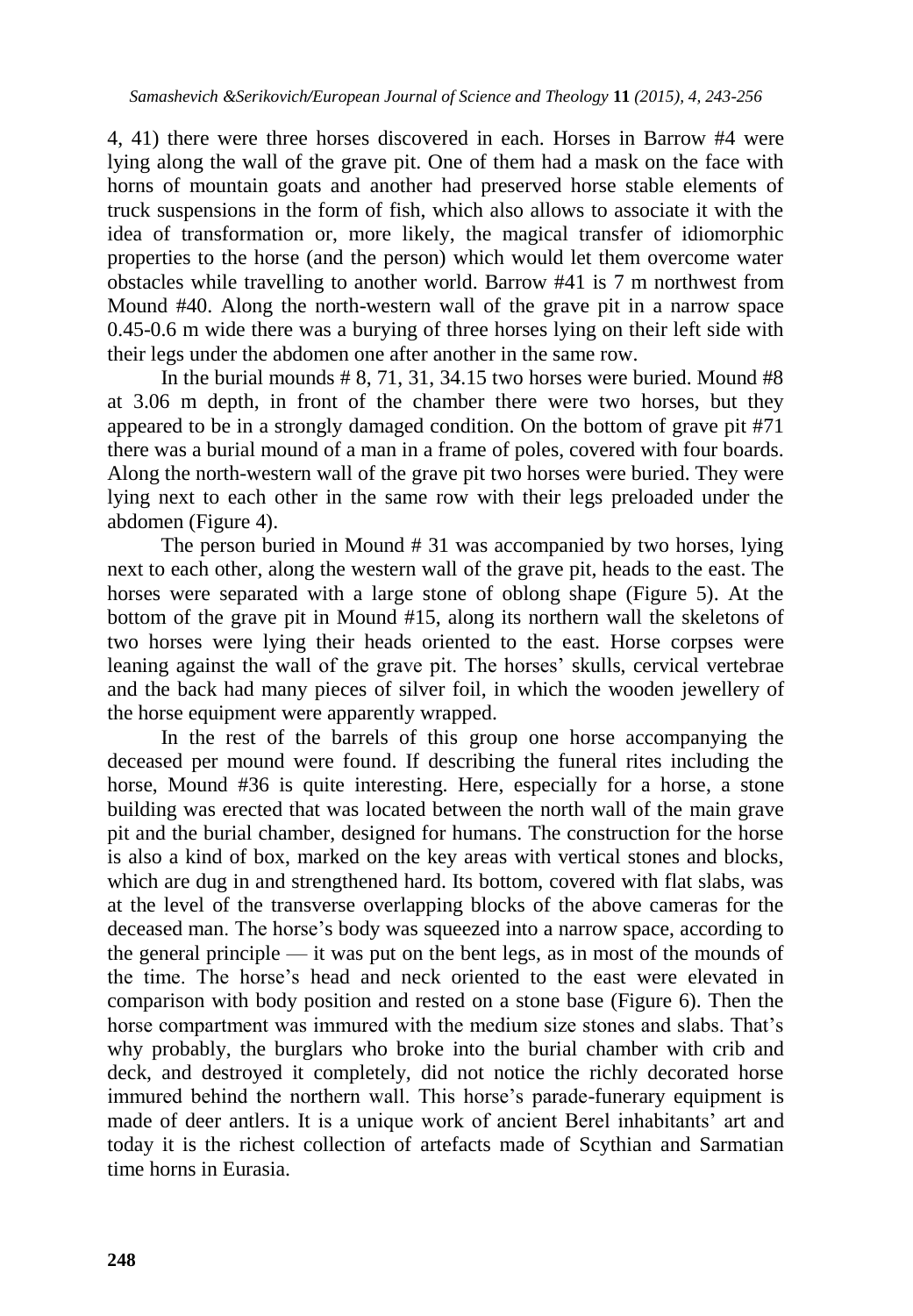*A horse in a burial-memorial ceremony of ancient nomads in Kazakh Altay region*



**Figure 5.** Barrow #31, in the chamber there is a man and his stuff, and near the north wall of the pit there are two horses.



**Figure 6.** Barrow #36, the remains of the ransacked construction and dumping of the horse.

## **3. Arheological and patho-morphological research of horses remains**

Paleozoological studies of horses bone remains from Berel mounds were conducted in different years by T.N. Nurumov, L.A. Makarova, P.A. Kosintsev and K.A. Kashkinbaev. Due to the permafrost lens, the degree of horses' remains safety in some burial mounds allows to determine their colour. Especially favourable in this regard were the conditions in Kurgan #11. There is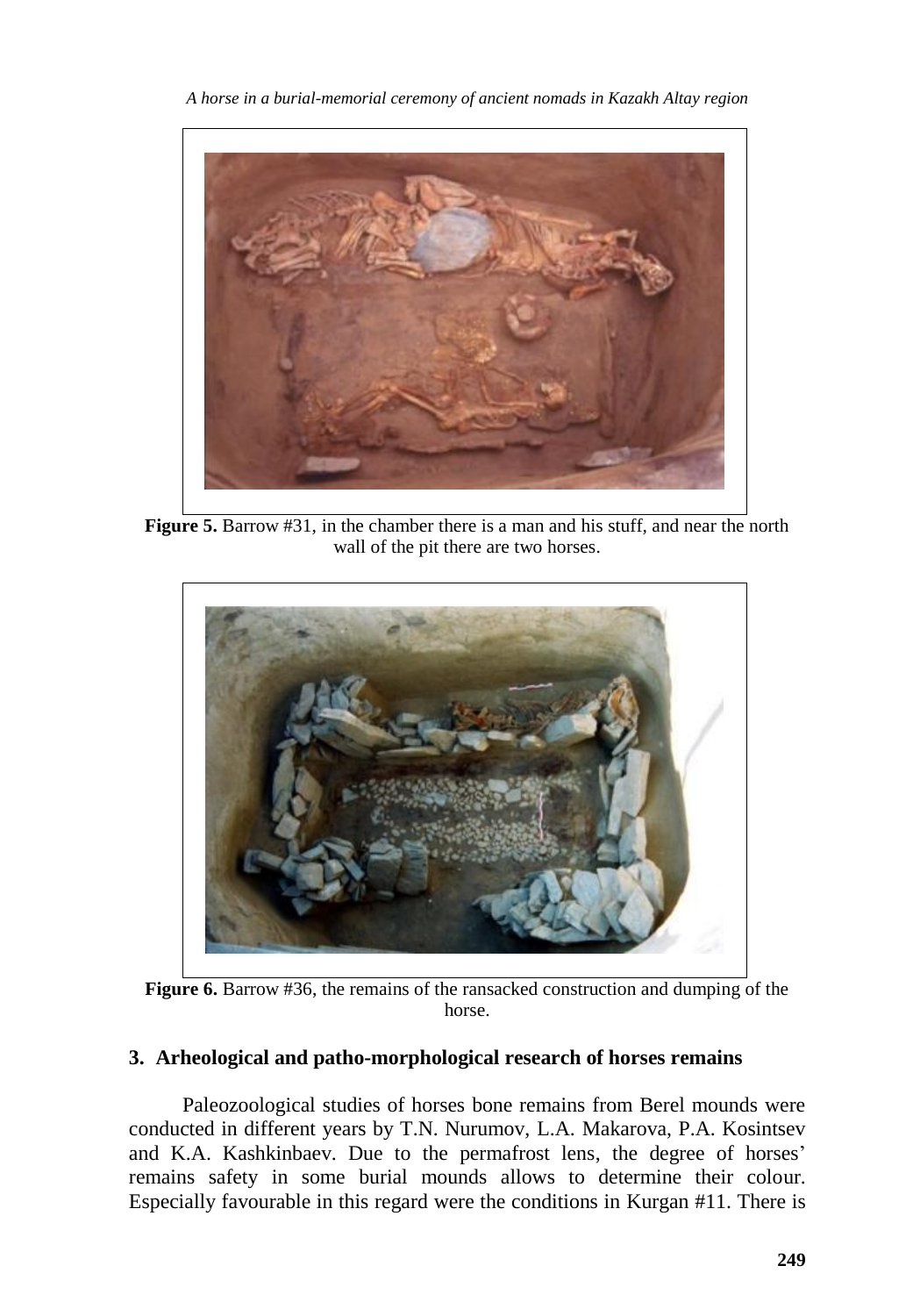a version that the animals were shot in the forehead and the decorated body was placed into the tomb, but at the same time, it is observed that the corpses had undergone some procedures before the burial. In addition, some horses had preserved soft tissues and the stomachs contents.

Osteometric study of the horses found in burial mounds #11 and #18 helped give the provisional description of the animals [3]. Comparison of measurements of the single skull from Mound #18 (standard length: 490 mm) with skulls from burial mounds in neighbouring districts of Altai shows that the Berel skull length was greater than the average skulls length of the horses from the Ak-Allah -1 memorials (475 mm), Ulandryk (468 mm), Pazyryk (485 mm). The same situation is with the average length of metacarpal and metatarsal bones: Pazyryk horses appear to be smaller. The anatomic condition of upper and lower jaws teeth of all the thirteen horses from Mound #11 are more heavily worn than the teeth of animals from Mound #18. Most of the horses' upper jaw teeth have a short protokon that may be due to the worn teeth or they might represent the Asian breed, which is characterized exactly by a short protokon. The latter proposition can be true because of a pointy mesoscale.

K.A. Kashkinbaev conducted morphological, ultrastructural and pathomorphological research of the preserved organs and tissues of horses from Mound 11. He studied the hematological, cytological blood components and ultrastructural changes of form elements, thus having discovered the phenomenon of their transformation into a bone tissue. The inspection of the dead horses' exterior showed that they had been of good fatness. The abdominal cavity organs, thick and thin sections of the intestine, gland and parietal fat 6-7 cm thick, blood vessels in the soft tissues, skin partly, hair, manes were very well preserved. At autopsy, the microscopy of blood smears of venous and arterial vessels of the discovered horses found red blood cells and white blood cells which showed little morphological or tinctorial difference from healthy animals of local breeds. In accordance with the classification, the bulk of the red blood cells were normacytes 7.0-8.0 µm. In addition, there were a few megalocytes. The large intestine contained, along with well-preserved green forage mass, the eggs of horses' parasitic diseases pathogen [4].

A long and intensive use of a horse as a means of riding and draft power in mountain conditions can be proven by numerous traces of injuries identified in the Berel horses' bone remains: linear fractures of the intervertebral discs, articular surfaces, bone growths and severe pathology, ankiloziring-destructive changes of thoracolumbar spine and other diseases [4, p. 341].

Unique conditions of keeping horses in Barrow #11 enabled the palynological analysis of their digestive tract contents [5] and stating the season of burial procedure. When washing the contents of digestive tract, no fruits and seeds suitable for definition were found, but the remains of needles, fragments of cereals stems, fibre bast were found. Two palino-complexes were studied. Palino-complex A showed a small number of pollen grains. Basically it was the pollen of Pinus sibirica, Larix sp., Betula sp., Betula rotundifolia Spach., Alnus sp., Berberis sp., Artemisia sericea Web, pollen, Chenopodiaceae Poaceae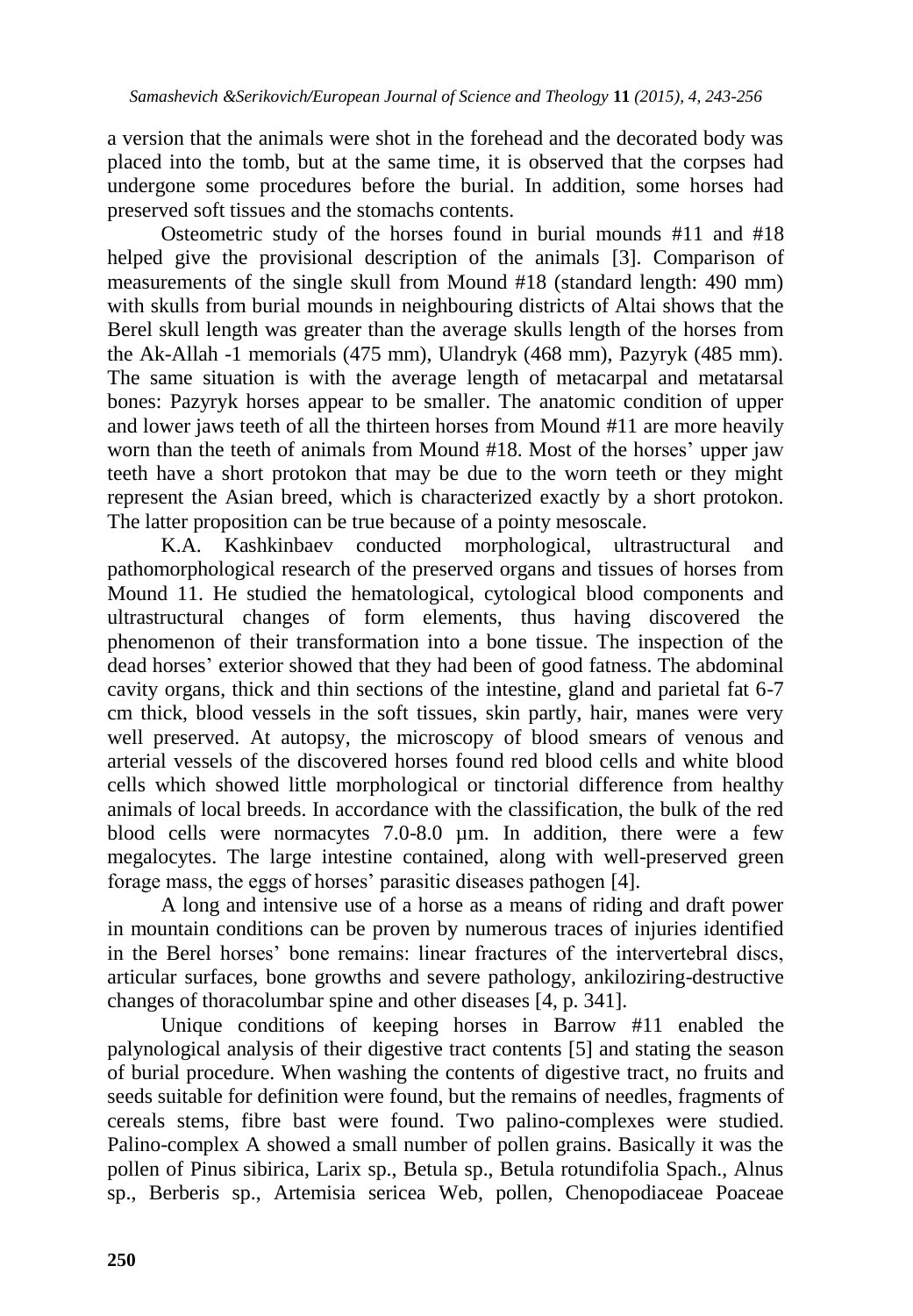family representatives, as well as ferns spores, moss, club-moss. Palino-complex B has lots of pollen. It is well preserved and demonstrates a notable increase in species diversity. There are some dust elements, fragments of the leaf cuticle. Individual pollen grain of conifers (Pinus sp., Larix sp., Abies sp.) and amentaceous elements (Betula sp.) were defined. The complex basis is made of herbaceous plants pollen of the family Poaceae, Asteraceae (representatives of the genera Serratula sp., Sonchus sp., Taraxacum sp., Artemisia sp.), Chenopodiaceae, Convolvulaceae, Geraniaceae, Caryophyllaceae, Saxifragaaceae (Saxifraga SP.), Rosaceae.

Timing of Altay plants blossom, whose pollen is represented in palinocomplexes, is in June-July. According to pre-trial palynologist' conclusion, the burial took place at that period. The difference in palino-complexes compositions is possibly related to differences in forage land of mountain pastures, which are caused by vertical zoning of vegetation. At the same time, we do not rule out that the change in the composition of the vegetation component of the horses' digestive tract is explained by the conditions of preservation (the lower tier of animals survived better than the upper one). Birch bark and Kuril tea, found in the grave, were probably used for sealing and conservation of burials, due to their antiseptic properties and the presence of tannins.

# **4. Horse equipment**

The term 'horse equipment' has multiple designations [6]. We use it meaning a horse harness for horse-riding, consisting of a headband, a saddle and its periphery — the chest and under-tail belts and a bridle (with or without a buckle). The bridle set of Berel horses is traditional and includes sub-head, head and face thongs. It is lavishly decorated with various pendants made in the form of zoomorphic images augmented with plant motifs. The bits are mostly forged out of iron and quite simple, the bronze ones are few. The horse mask, the main cover, the crest cover, case for the tail and curly mane or tail haircut are irrational, from the perspective of pragmatics, categories of things, used only for ritual and ceremonial activities. Today the scientists know a variety of instructional techniques of studying the rear nomadic horse equipment as a set of material objects, developed in a particular ethno-cultural environment [7].

The largest number of findings is related to horse graves in Berel mounds # 11, 10, 9, 36, etc. Look at some examples. Today, the horse equipment of Mound #36 can be reconstructed with the highest reliability as it was preserved in pristine condition. We performed reconstruction of the decoration (Figure 7).

In two Berel barrows (# 10 and 11), more than ten remnants of saddles are so far found, but most of them are under processing and restoration, so it is still early to talk about their specifics. The design features of Berel samples, of course, belong to the classical pazyryk saddles type: they had the periphery, i.e. under-tail and chest belt and a felt hubcap with different pendants, often decorated with magnificent appliqués, depicting scenes of anguish or procession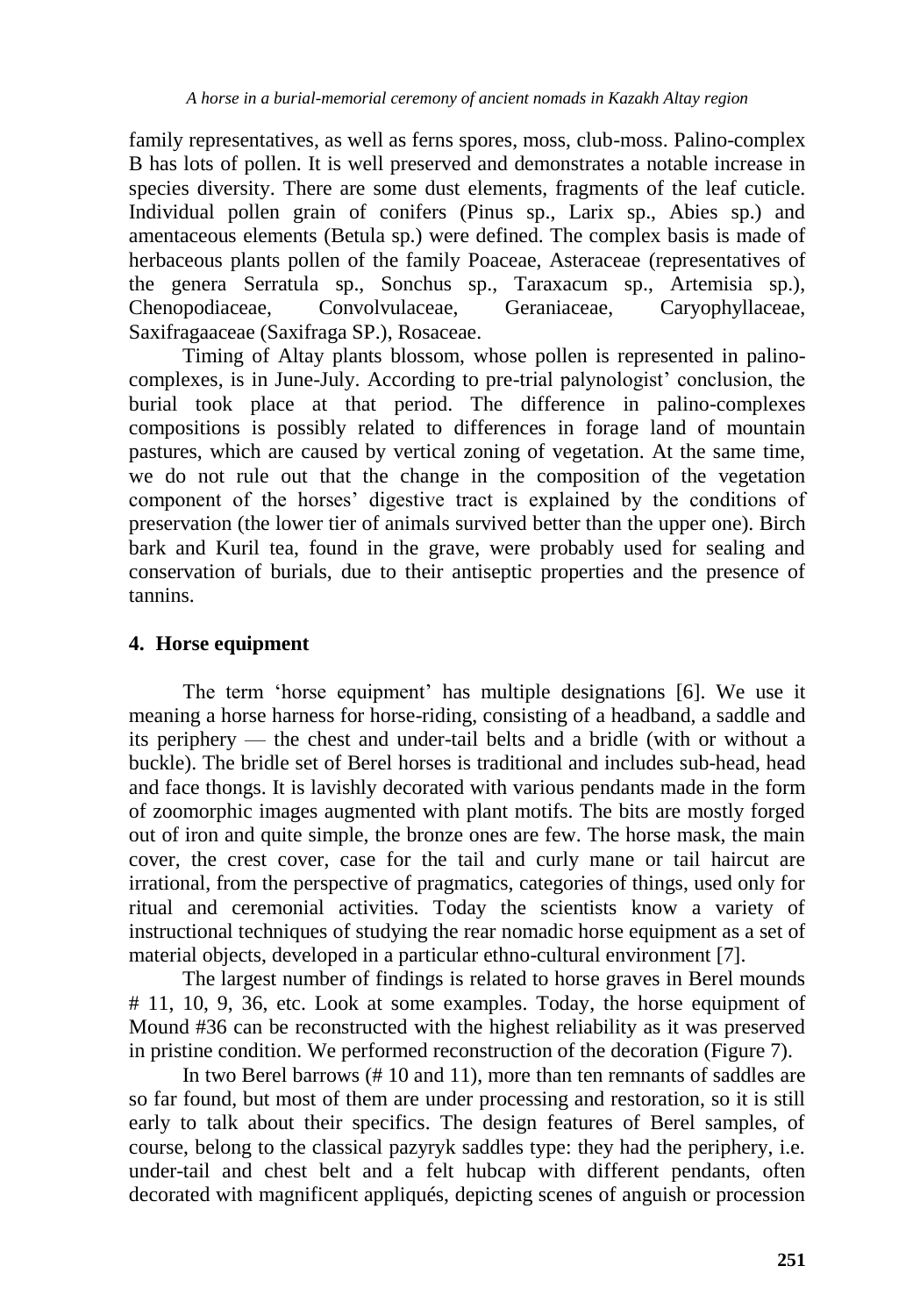of fantastic creatures. They were fastened with one tight, which was secured with a bone (or horny) buckle or a simple node. The bone buckles of the saddlegirths differ in form and location of functional details, according to Marsadolov, it was a spout-top [8], according to Stepanova, a top-button, [9] or a bent hook, which defined the manner of fastening. Some Berel saddles have wooden (sometimes horny) arcs of front and back bows design.



**Figure 7.** Reconstruction of a riding horse equipment, Barrow #36.

In the area of Pazyryk culture, fundamental structural differences between the saddles are not noticed. They differ among themselves mainly in artistic design of composite parts and elements. Therefore, experts so far state only two types [10]. Component parts and technology of these seats production, as well as the decor of their tires, are described in detail in the works of S.I. Rudenko [11] and other authors [12].

A saddle that is close (but not identical) to the Pazyryk design, comes from the Subashy burial in Sintsyan [13]. This allows, in the context of the numerous findings of 'pazyryk style' with mummified human remains in the deserts of the Tarim and Turfan, to raise the question about the enlargement of the eastern area of Pazyryk culture (but that's another issue).

Exactly the same as from Subashi, nomadic saddles (more narrowly, pazyryk ones), judging by the terracotta figures, were used in the cavalry of Qin Shi Huandi [14]. At the same time, it is possible that these clay models could generally depict a body of warriors-mercenaries from nomadic society, serving during the unification wars of 228-210 BC in the Qin Shi army with their horse, weapons and ammunition. Rudenko suggested that pazyryk saddles belong to the widespread type of Scythian saddles [11, p. 161]. However, the documentary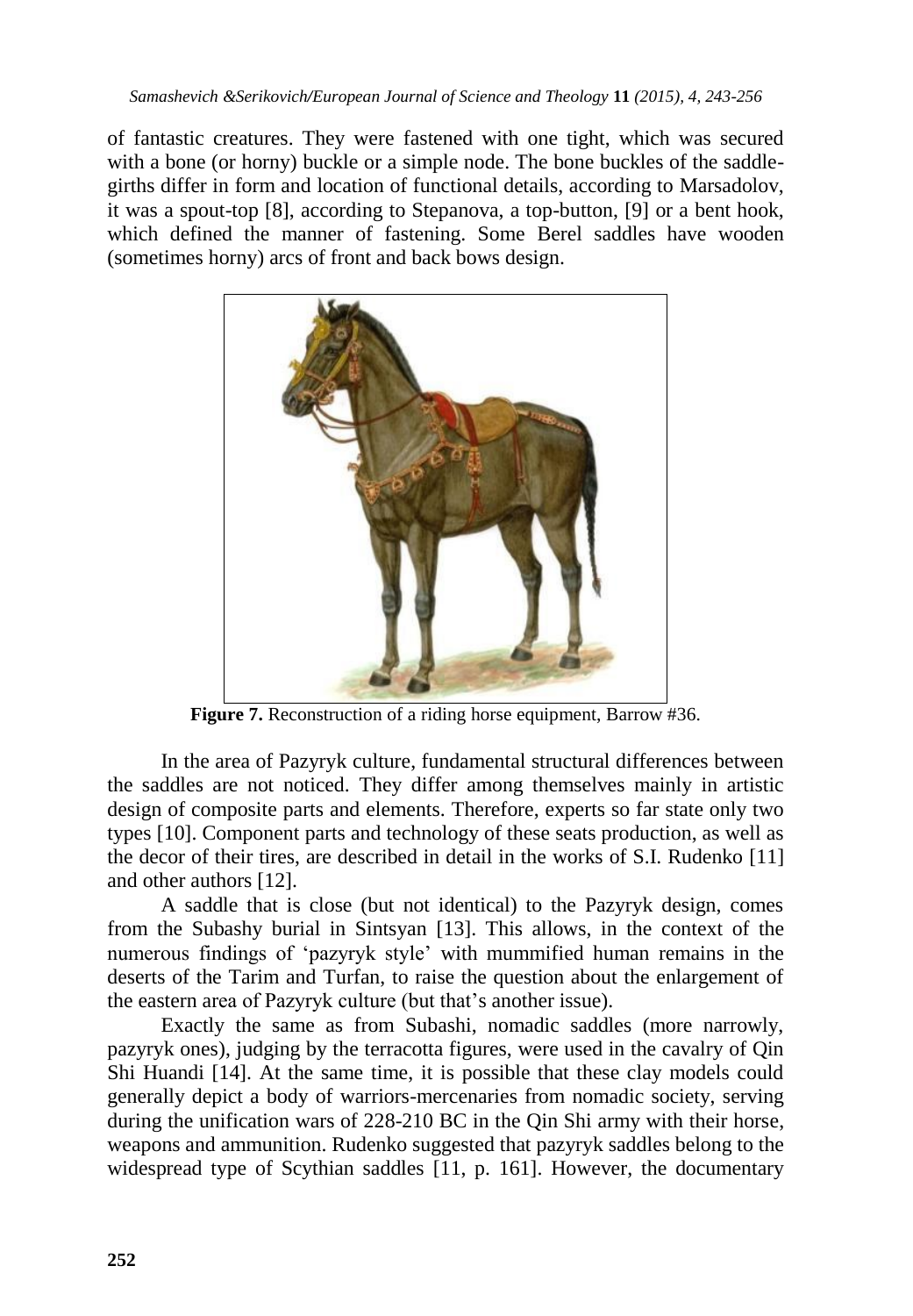evidence about the Scythian saddles of the Western Eurasia are few, so it's hard to create an opinion on the details of their designs.

Apparently, there is reason to assume that the original form of soft saddles was invented by the Pazyryk archaeological culture creators in Altai Republic not later than the  $5<sup>th</sup>$  century BC and spread throughout the Eurasian steppe, of course, undergoing modifications. So the original type of soft saddles could be called pazyryk (rather than Scythian in general) if separating the eastern 'subashinskiy' and the western 'chertomlyk' variants. However one need to keep in mind that the series of articles on the construction of soft 'Scythian' saddles made by E.V. Stepanova [15] and others [16] showed the need for harmonization of basic notions and development of common description and study principles.

It is crucial that, as evidenced by the traces observation, all the items of horse decoration obtained from Berel mounds were made solely for the sake of accompanying the burial and do not contain traces of their usage in real life. All of these products - plates, psaliyas, pendants, belts delimiters and others - were decorated with carved patterns and covered with golden foil, sometimes with tin and vermilion. These highly artistic things are made in a special manner, typical of the art of the early nomads in the so-called animalistic style. A feature of this style is that using images of certain animals — cat predators, deer, horses, eagles, fish, wolves, camels, boars, mountain goats and sheep, hares, fantastic animals and scenes of anguish — the world view was demonstrated. By means of these images, according to the pagan beliefs, the depicted animals' qualities were transferred to a man, a horse, to the weapon and the dishes.

# **5. Discussion**

As a result of many years of stationary excavations in the Berel cemetery, we got one of the largest collection in the world of horses bone remains from 'Scythian and Sarmatian' times. Naturally, a horse was playing a special role in the system of life and sustenance, as well as in burial-memorial practice and, accordingly, in the myth-ritual complex of ancient Berel inhabitants thanks to its particular biological characteristics. Horses, buried together in elite barrows, with a set of equipment, saddles and their peripheries; masks, crowned with mountain goat horn models; mane decorations and other elements were in many cases decorated with high art plaques and various pendants. The presence of such a rich source allows to set and solve a number of pressing issues both of biological and historical-cultural nature, in particular, questions related to the ancient horse breeding and the horse's role in religious and mythological system of early nomads in Eurasian steppe areas.

Berel horses placed in the grave with the legs bent under the abdomen have their heads oriented to the East. The process of killing animals was deeply symbolic, perhaps comparable to the blow of the beak of the fantastic prey bird — Griffin, whose beak was the model for creating striking surface of combat weapon — 'chekan'. On Berel horses' skulls there are holes hit by this kind of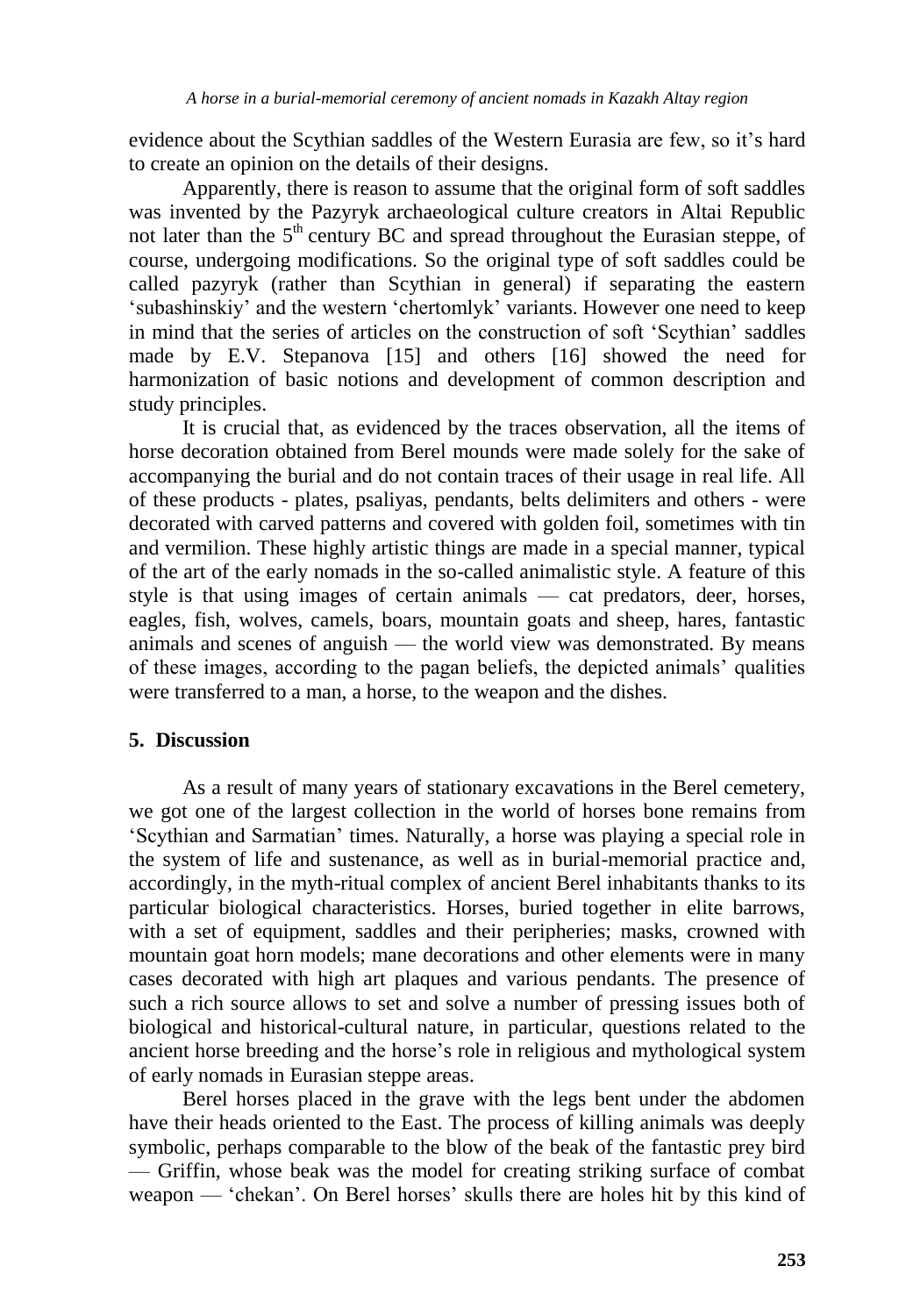weapon. It is possible that this action can be seen as obeying the requirement that ensured some kind of reincarnation [17]. Thus, the animals did not experience any other injuries, thus their body integrity was maintained, since horses were supposed to deliver the souls of the dead to the other world. To achieve this goal successfully, the animals were camouflaged as various animalistic images of ancient nomads' bestiary, which existed in their complex system of religious and mythological ideas. Horses' heads wore masks with horns of mountain goats, the animal that inhabits the mountain tops, symbolizing the upper world. The horns of various animals, including deer, mountain goat and sheep, etc., have diverse semantic value. This sign marks such qualities as power, might, strength. Mountain goats' horns on the head mask emphasized the divinity and uniqueness of the earthly ruler, making him equal to the heavenly heights — the highest sphere of the Universe, inhabited by the ancestors' spirits. We shall note that deer antlers as well as the horns of mountain goats, elk's, bull's, argali's, etc. have their own sense content, holding a special place in the religion and mythology of the various peoples. Animal horns are associated with the idea of rebirth of life, the Tree of life [18].

Any mask is a representative of an image; its usage, therefore, is related to the implementation, integration of another image, by means of forming [19]. In our case, there is a double concealment or strengthening of the horse image because one mask has the images of a mountain goat and a feline predator. The horns themselves have, as noted above, the maximum degree of significance and their relationship with the head mask and the general 'visual text' of the horse's parade (or ritual) decoration (it is not 'sacrificial' or 'dedicated' like some people think), gives them a greater conceptual mythological entity. In addition, for the burial with the representatives of highest social classes certain suit stallions were chosen. The mythological consciousness of ancient nomads associated orange, close to red, with the colour of the Sun and the sunshine [20]. For example, all thirteen sacrificed horses from Berel barrows #11 wear of the same suit. From the ethnographic research by L.P. Potapov, who studied the Altai shamanism, it is known that a particular deity demanded the horses of a particular suit. For example, for the deity of 'Earth and water' was supposed to be sacrificed red horses [21]. The heavenly essence of personalities, who was escorted to another world by fire-style (red) and fastest animals, was emphasized by ancient authors too [22]. All the animals buried with a man from Berel mounds were stallions. This ritual norm can indicate a specific cast of a herd of horses considering that a cant of stallions could consist of 30-40 animals [23].

Thus, the main component of Berel economic-cultural type was extensive animal breeding with a clear predominance of horse, due to the site-specific ecosystem of the region. The cult of a horse, which appeared in the ash of ancient times, is associated above all with the special role of this animal in the life support and functioning systems, that's why complex and multistage rituals and ceremonies (including the transient cycle) were being developed for several millennia and occupied a significant place in the religious-mythological system of nomadic peoples, up to the present ethnographic moment.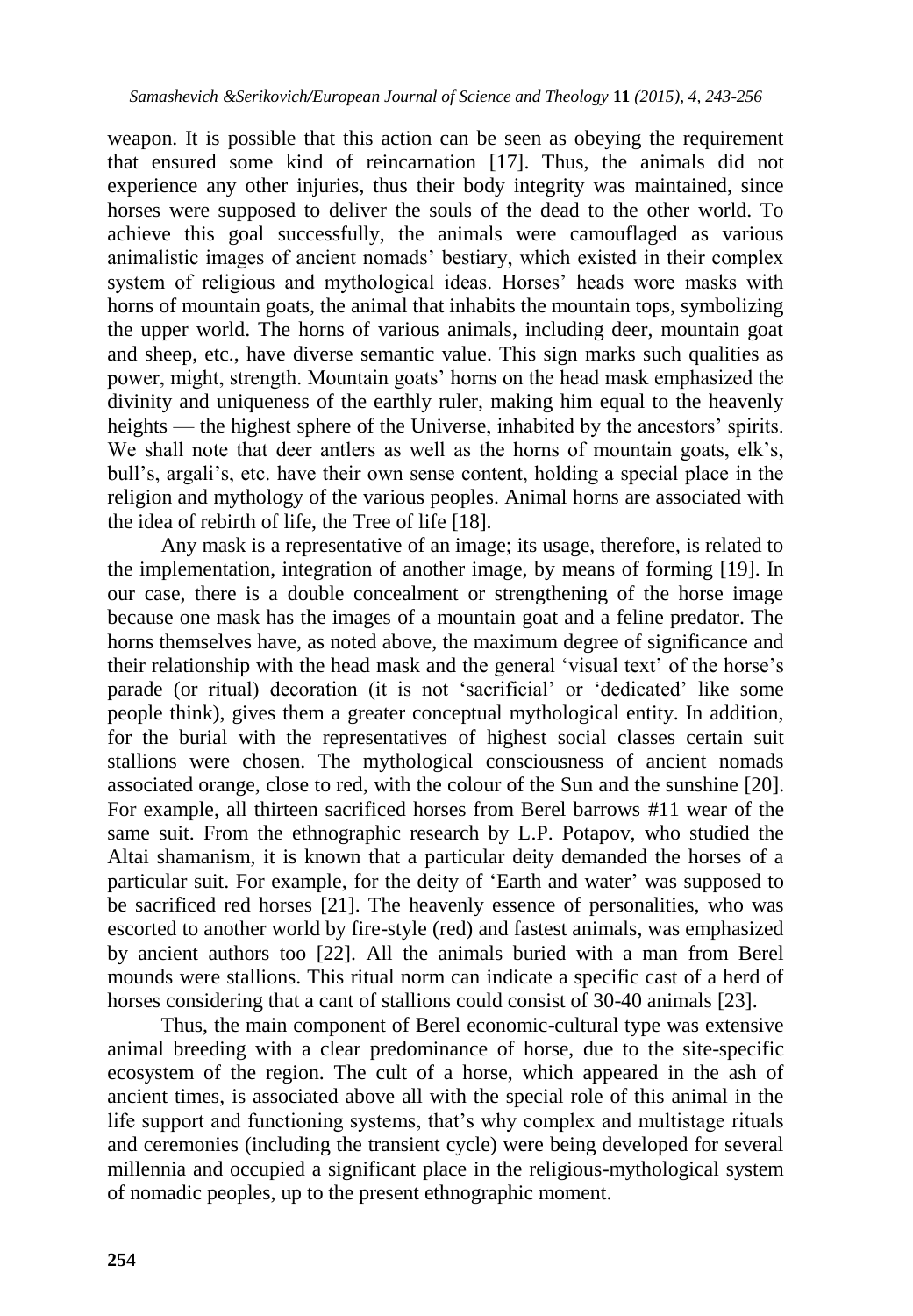### **6. Conclusion**

The huge number of buried horses in Berel cemetery reveals the polysemantic meaning of a horse image in religious-mythological representations of ancient nomads. The heavenly horses had to help achieving eternal resting place in another world. As noted above, all the burial horses were placed in the north side of the inside grave construction with their heads to the east. It is possible to assume that the heads orientation in one or another direction pointed out the route that ancient nomads considered to be 'the road to the world of the dead'. Ritual procedures of burying the horses were associated with more than one specified rules. The selected horses were killed beside the grave pit by 'chekans', all the Berel horses have this trauma trace in the skull.

Thus, the analysis of the available sources, suggests that ancient nomadic Kazakh Altai tradition of human burial with a horse in a burial chamber, as well as the formation of the corresponding mythological and philosophical views, are explained by the following two circumstances. First, in the nomads' culture from the studied region, the horse played a leading role in the social and economic life of the society. Secondly, the important role of the horse in the social life of any ancient nomad promoted the further development of religious and mythological system involving a horse. In short, the dedication of a horse to the dead person was associated with the cult of the dead and the belief of ancient Berel people about the need to transport the deceased to the underworld.

#### **Acknowledgement**

We express our deep gratitude to all those who selflessly worked in those years on the Berel project for the sake of Science.

#### **References**

- [1] S. Sorokin, *The works of the State Hermitage*, Vol. 10, Soviet Artist, Leningrad, 1969, 219.
- [2] Z. Samashev and V. Mylnikov, *Woodworking in ancient cattle-breeders of the Kazakh Altay*, SF 'Berel', Almaty, 2004, 204.
- [3] L. Makarova, *Biometrics of two Berel mounds horses*, LLC 'Agroizdat', Astana, 2007.
- [4] K. Kashkinbaev, *Berel horses. Paleopathologic aspect of the study*, Institute of archaeology in the name A.H. Margulan, Astana, 2013.
- [5] S. Nigmatova, *Kazakh steppe nomads: ethno-cultural processes and contacts in the Scythian-Saka Era. Reconstruction of the climate and the characteristics of economic-cultural type of ancient nomadic Kazakh Altai according to palinology data*, Presidential Center of Culture, Astana, 2008, 347-349.
- [6] A. Tishkin, *A riding horse equipment in the Altai Mountains in the early iron age and the middle ages. Finds some elements of horse equipment the Scythian epoch in the foothills of the Altai Mountains*, Altai State University, Barnaul, 1998, 78-90.
- [7] A. Tishkin, V. Gorbunov and T. Gorbunova, *Archeological remains in the Valley of the Bijke (mountain Altai)*, Altai State University, Barnaul, 2005, 9-10.